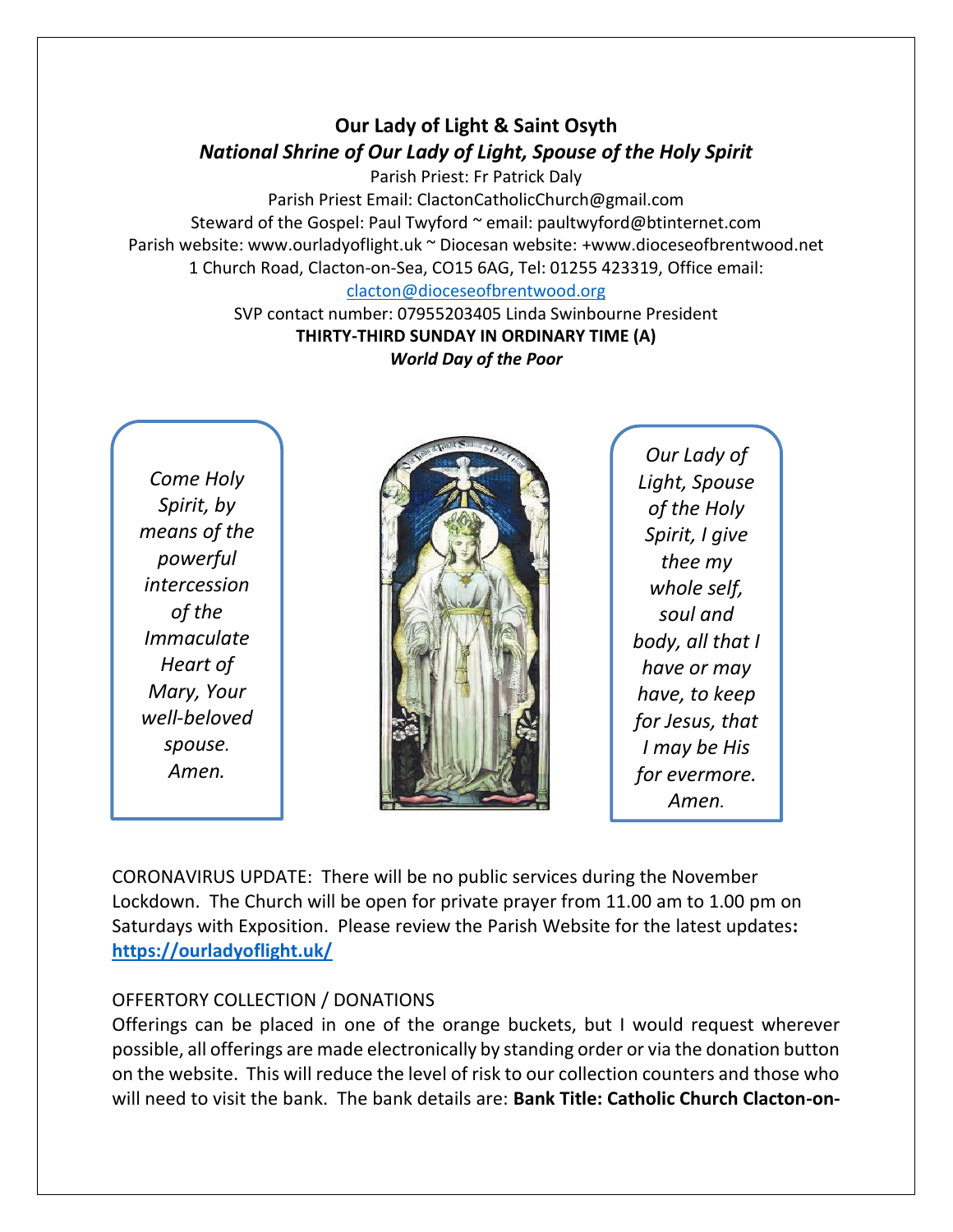**Sea, Sort Code 401322, Account Number: 41020463.** Members of the gift-aid scheme should quote their name and gift aid number in the Reference. Funds received last week: Offertory Collection £232.66 of which £225.00 was gift aided

Electronic Offerings £460.00 of which £350.00 was gift aided

Thank you for your generosity, for Gift Aiding your offerings, and for your support of the parish. Fr Patrick

NOVEMBER MONTH OF THE HOLY SOULS: The November Dead List envelopes and sheets are now available at the back of the Church. Please complete a list of the names of those deceased family members and friends you wish to be remembered during the month of November.

HEALTH & SAFETY REGULATIONS: The Diocese has established a browser-based system for the monitoring and completion of Health & Safety activities in parishes. Please may I have a volunteer from the parish with some Health & Safety experience to help me setup and maintain the new system. Please contact Fr Patrick.

CONFIRMATION PROGRAMME 2020. Any young person wishing to receive the Sacrament of Confirmation next Pentecost on 23<sup>rd</sup> May 2021, should make a request in writing to Fr Patrick. To qualify for the 2021 programme, the young person should be currently in Year 10 or above. We are proposing five Zoom sessions and one mini retreat led by the Brentwood Youth Service. **Closing date for applications is 30th November 2020.**

REVIEWING YOUR WILL: Do not forget Our Lady of Light. You can give to the parish using the following wording in your will: 'I give, free of all taxes, the sum of £…… to the trustee of the Brentwood Roman Catholic Diocesan Trust (charity no 234092), for the general charitable purposes of the Diocesan of Brentwood with the request, but without imposing any trust, that the same should be used for gift to Our Lady of Light and St Osyth Parish, Clacton on Sea, and I declare that the receipt of a proper officer of the Brentwood Diocese shall be a good and sufficient discharge of my executors'. Any sum given in this way is exempt from Inheritance Taxes.

NATIONAL JUSTICE & PEACE NETWORK AGM: Saturday 21<sup>st</sup> November 11.00m to 3.00 pm via Zoom. Register through Eventbite: [https://www.eventbrite.co.uk/e/njpn-agm](https://www.eventbrite.co.uk/e/njpn-agm-networking-day-tickets-121751701617?aff=ebdssbeac&keep_tld=1)[networking-day-tickets-121751701617?aff=ebdssbeac&keep\\_tld=1](https://www.eventbrite.co.uk/e/njpn-agm-networking-day-tickets-121751701617?aff=ebdssbeac&keep_tld=1)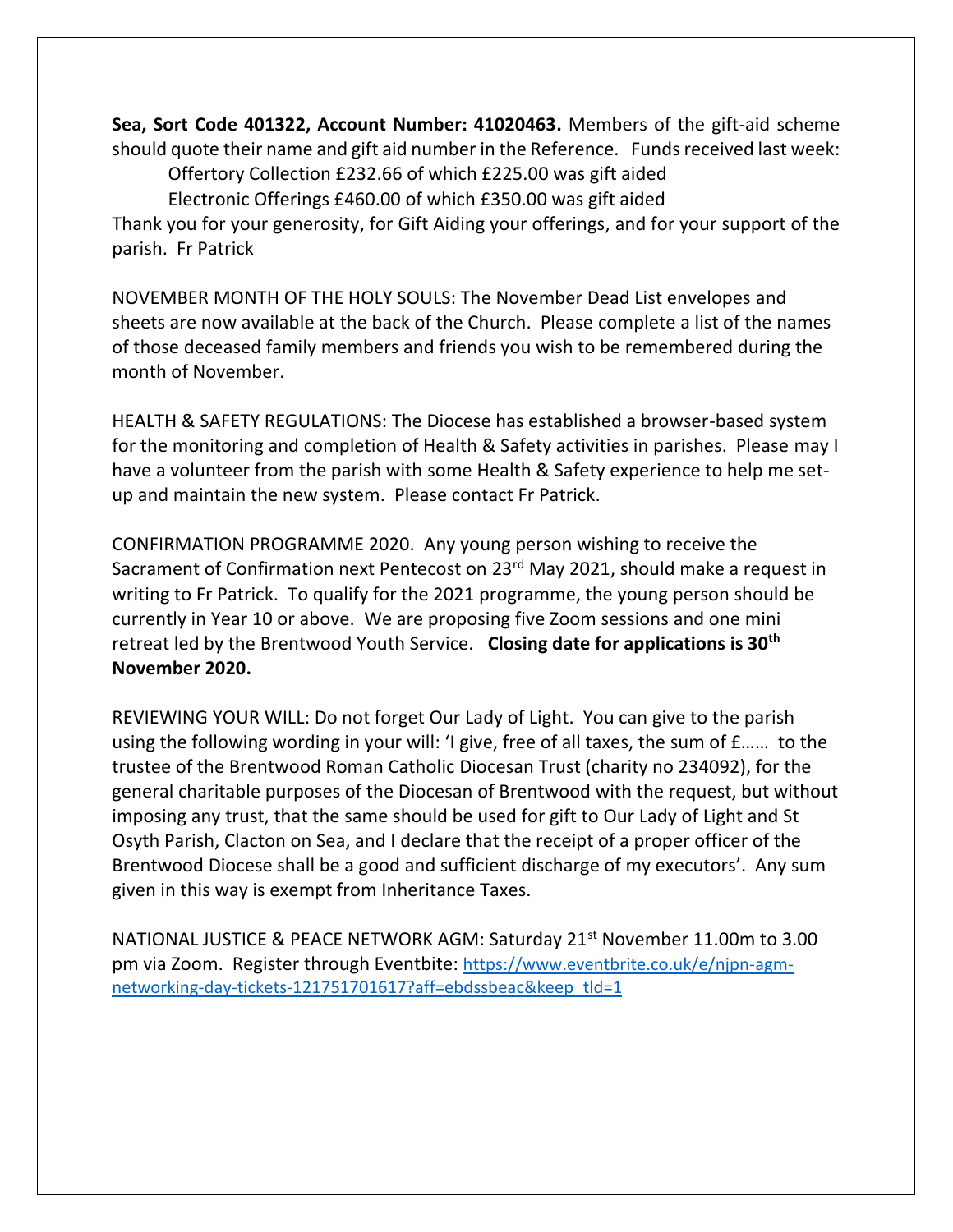## MATTHEW 25:14-30

The Gospel from Matthew is referred to as the 'Parable of the talents'. What is Jesus saying to us in this Gospel story? Here is an interpretation: The Master is Jesus Christ. Everything has been made through Jesus Christ and He is the Lord of everything. Jesus Christ is the Master and Head of the Church. The servants are Christians. The Master has gone away for a long time but will return. Jesus ascended into Heaven following the resurrection but will return at the end of time. The word talent originally referred to a silver coin which was worth several thousand denari. A denari is payment for one day's labour. The talent is therefore something of great value. What has been given of great value to a Christian? The most precious thing given to a Christian is the gift of the Holy Spirit at Baptism. We are commissioned to use the gift of the Holy Spirit in our lives to build the Kingdom of God on earth. We are stewards of God's grace. We have other gifts of divine providence given to us in this life, including individual abilities, intelligence, good fortune, careers, money, and property. We need to remember that we own nothing in this life. Everything is a gift from God. We come into the world with nothing and leave this world with nothing except God's grace and our acts of love. Some people are given more than others in this life. The more we are given, the more that is expected from us. We are to use all our gifts for the building of the Kingdom of God.

The Master returns and demands an account from each of his servants. Jesus Christ will return at the end of time and will demand an account of the gifts given to us. The servants who used their talents profitably and produced more talents are praised by the Master, and are welcomed in the Master's kingdom. The servant who hid his talents and did not use them to produce more talents is condemned, and denied entry into the Master's kingdom. The message is clear we must be faithful servants and use our gifts for the building of the Kingdom of Heaven. We must put God and others before ourselves, using our many gifts wisely and fruitfully. We are not to be useless servants, barren trees, or lifeless vineyards.

| Saturday 14 <sup>th</sup> November | 9.30 am.            | <b>MASS: Mary Matter RIP</b> |
|------------------------------------|---------------------|------------------------------|
|                                    |                     | (Veronica Chambers)          |
| Saturday 14 <sup>th</sup> November | 11.00 am to 1.00 pm | Church open for private      |
|                                    |                     | prayer with Exposition       |
|                                    |                     | of the Blessed               |
|                                    |                     | Sacrament.                   |
| Sunday 15 <sup>th</sup> November   | 9.30 am.            | <b>MASS: The November</b>    |
| Thirty-third Sunday in             |                     | Dead List RIP                |
| Ordinary Time (A)                  |                     |                              |
| (World Day of the Poor)            |                     |                              |

## **MASSES WILL BE CELEBRATED IN PRIVATE**